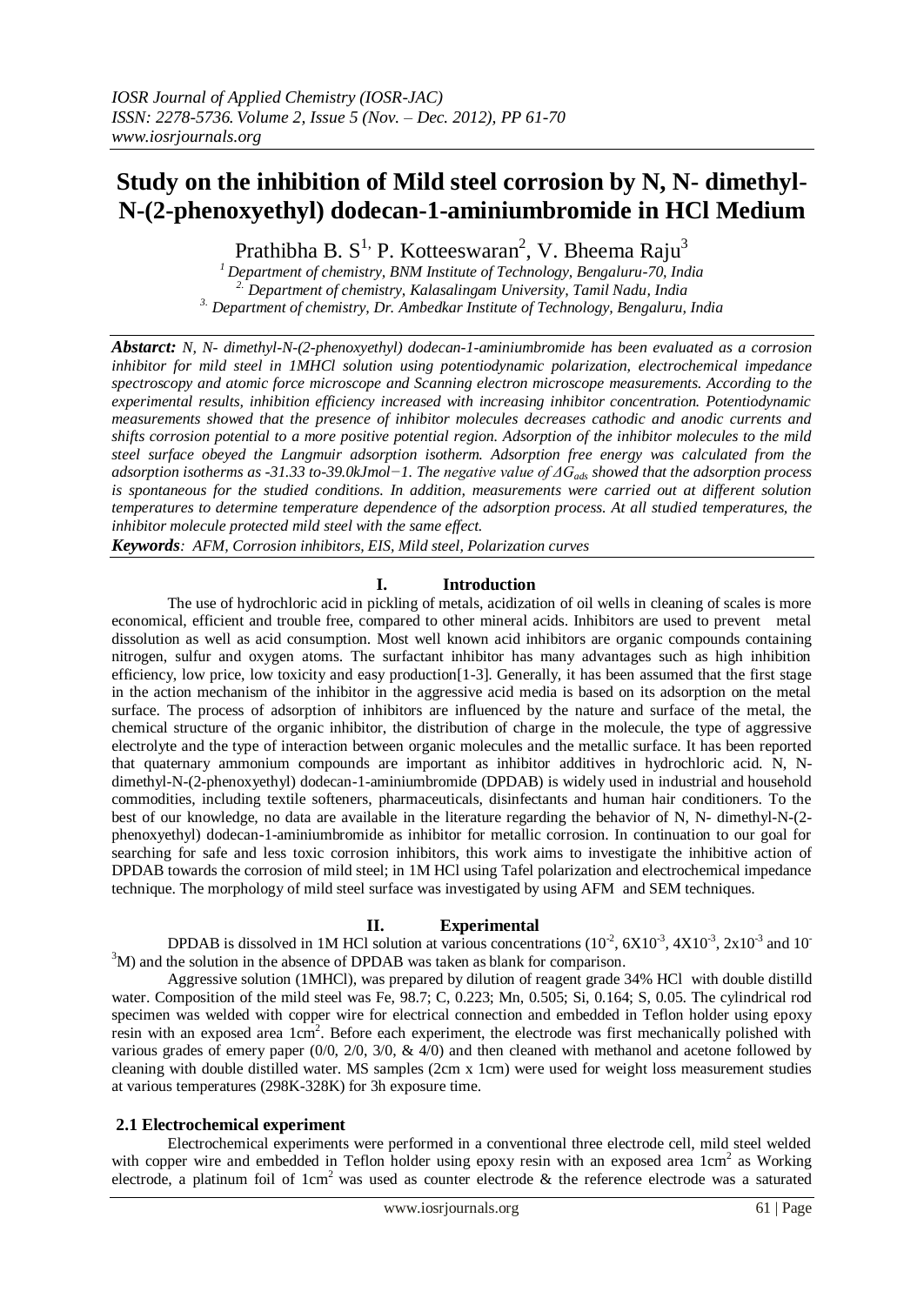calomel electrode (SCE) with a Luggin capillary. All potentials are measured with respect to the SCE. Measurements were performed using CHI 660C model Electrochemical workstation.

Potentiodynamic polarization curves were obtained by scanning the potential range from -200mv +  $E_{\text{corr}}$  to +200  $mv + E_{corr}$  at a scan rate of 10mv/s after 1h immersion time in

1M HCl and 1M HCl + inhibitor solutions.

Electrochemical impedance measurements were carried out at open – circuit potential over a frequency range of 0.01Hz – 100 KHz. The sinusoidal potential perturbation was 10mv in amplitude. Electrochemical data were obtained after 1h of immersion with the working electrode at the rest potential  $\&$  all tests have been performed in non-deaerated solutions under stirred conditions. Potentiodynamic polarization curves were also obtained at different temperatures to calculate the activation energy of the inhibitor adsorption to mild steel surface.

#### **2.2 Surface analysis by SEM and AFM**

The morphology of the sample surface before and after being treated with optimal concentration of inhibitor was examined by SEM and AFM.

#### **III. Results and discussion**

#### **3.1 Weight loss**

The weight loss of mild steel strips in 100ml of 1M HCl solution in the temperature range  $25^{\circ}$ C-55<sup>o</sup>C without and with various concentrations  $(10^{-3}, 2X10^{-3}, 4X10^{-3}, 6X10^{-3}, \& 10^{-2}M)$  of inhibitor was determined after 3h immersion period. The inhibition efficiency, %IE, was calculated as mentioned elsewhere [4]. The values of %IE and corrosion rate obtained from weight loss measurements for mild steel in 1M HCl and 1M HCl with different inhibitor concentration and at different temperature in the range  $25^{\circ}$ C-55<sup>o</sup>C are given in the Table 1. Fig.1 shows the variation of % inhibition efficiency with change in concentration. Corrosion inhibition efficiency increases with increasing in concentration as well as temperature as shown by the Fig. 1.

#### **3.2 Potentiodynamic polarization**:

Fig.2 shows potentiodynamic polarization curves of mild steel in 1M HCl in the absence and presence of inhibitor, it is very clear from the Fig.2 that both anodic and cathodic reactions of mild steel corrosion in the presence of 1M HCl were suppressed and the suppression effect increases with increase in the concentration of inhibitor. Corroison parameters such as corrosion potential  $(E_{\text{corr}})$ , corrosion current ( $i_{\text{corr}}$ ) and %inhibition efficiency (%IE) are given in Table 2. The data show that the  $I_{\text{corr}}$  values decreased considerably in the presence of DPDAB and decreased with increasing inhibitor concentration. The decrease in I<sub>corr</sub> with increasing inhibitor concentration was associated with the shift of corrosion potential, E<sub>corr</sub>, to a less negative value. This indicates that the inhibitor reduces the corrosion rates predominantly by dissolution of metal. But the shift of  $E_{\text{corr}}$  is less than 85mv reveals that the studied inhibitors act as mixed type inhibitor with predominant anodic effectiveness.

#### **3.3. Electrochemical impedance spectroscopy:**

The aim of EIS is to obtain more information concerning the dynamics and influence of working electrode in the presence of studied inhibitor. The impedance data in the form of Nyquist plots of mild steel at the open circuit potential in 1M HCl without and with studied inhibitor at  $25^{\circ}$ C are shown in the Fig. 3a. Fig. 3b represents the equivalent circuit design used to fit the experimental data of EIS for 1M HCl in the absence and presence of studied inhibitor.

The circuit elements for the obtained data include a solution resistance  $(R_s)$ , a constant phase element (Q) and a charge transfer resistance  $(R<sub>ct</sub>)$ . The value of  $R<sub>ct</sub>$  was indicative of electron transfer across the interface. Taking in account the non-ideal frequency response of the display data, a constant phase element Q (CPE) was used instead of an ideal capacitance. CPE can represent all frequency dependent electrochemical phenomena, such as double layer capacitance, diffusion process and local frequency dispersion due to the microscopic roughness of the metal surface [5,6].

The impedance of a CPE is described by the equation 1

 $Z_{CPE=Y^{-1}(iw)}$  $-n$  1

Where y is proportional factor, *i* is  $\sqrt{-1}$ , *w* is  $2\pi$ f and n has the meaning of phase shift, n is a factor satisfying the condition  $0 \le n \le 1$ . The fitted data follows almost the same pattern as the experimental results with R (QR) equivalent circuit using the Software  $Z_{\text{simp}}$  win. Inhibition efficiencies and other calculated impedance parameters are given in Table 3. When the inhibitor concentration increases, C<sub>dl</sub> values tend to decrease. It can be attributed to the decrease in local dielectric constant or increase in thickness of surface film layer by the adsorption of the inhibitor molecules on the metal solution interface. The value of  $R<sub>ct</sub>$  is a measure of the electron transfer across the surface and is inversely proportional to corrosion rate. R<sub>ct</sub> increases with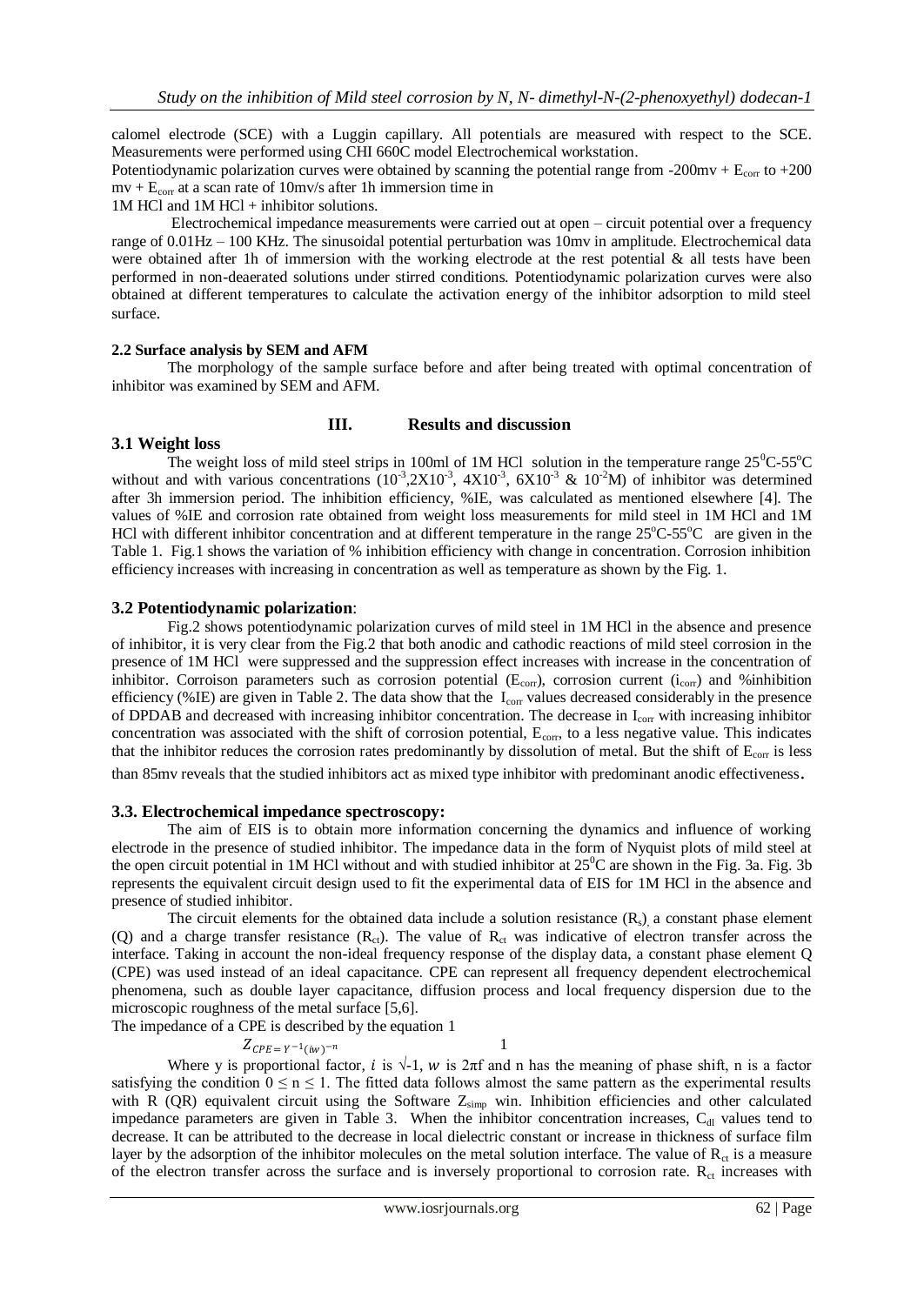increase in concentration. The inhibition efficiency increases with increase in concentration attain a maximum inhibition efficiency of 97.3% at  $10^{-2}$ M. The semicircle shaped Nquist plots shown in figure 3a indicate the formation of a barrier on the surface and a charge transfer process mainly controlling the corrosion of MS. The values of  $n_{dl}$  related to (CPE)<sub>dl</sub> are found in the 0.57-0.85 interval indicating the electrode surface are partially heterogeneous [7].

#### **3.4 Effect of Temperature**:

The activation energy of corrosion process can be obtained by investigating the influence of temperature on corrosion inhibition. Polarization curves of mild steel in 1M HCl at different temperature (298 – 328K) in the absence and presence of inhibitor are given in Figure. 2. Electrochemical parameters and inhibition efficiencies are presented in Table 2. The corrosion current density increases with the increase of temperature both in uninhibited and inhibited solutions, but inhibition efficiency of the compound remains nearly constant at higher temperatures in 1M HCl, thus studied inhibitor is temperature dependent.

The activation energy of the corrosion process can be calculated with the help of Arrhenius equation 2:

$$
ln i_{corr} = -\frac{E_a}{RT} + \ln A \tag{2}
$$

Where A = pre –exponential factor and  $E_a$  is the activation energy of the corrosion process. Figure. 4 show the Arrhenius plots of  $\text{ln}i_{corr}$  vs 1/T in the absence and presence of DPDAB. The calculated values of  $E_a$  are shown in Table 4. Inspection of the data shows that the activation energy is lower in the presence of inhibitor than in its absence. The decrease in  $E_a$  with inhibitor concentration is typical of chemisorptions. This was attributed by Hoar and Holliday to slow rate of inhibitor adsorption with a resultant closer approach to equilibrium at higher temperature. But Riggs and Hurd explained that the decrease in the activation energy of corrosion at higher levels of inhibition arises from the shift of the net corrosion reaction from the uncovered part of the metal surface to the covered part.

Following equation is the alternative formulation of Arrhenius equation 3:

$$
i_{corr} = \frac{RT}{Nh} \exp \frac{4S^{\neq}}{R} \exp \frac{4H^{\neq}}{RT}
$$

Figure 5 shows the plot of log  $\mathbb{R}^{\frac{deorr}{m}}$  $\frac{1}{T}$  vs  $\frac{1}{T}$  in the case of studied inhibitor in 1M HCl. A straight line is obtained with a slope of  $\left(-\frac{\Delta H^2}{2.202}\right)$  $\frac{\Delta H^2}{2.303R}$  and an intercept of  $\left[\log \frac{R}{Nh} + \frac{\Delta S^2}{2.303}\right]$  $\frac{\Delta S}{2.303R}$  from which values of  $\Delta S^{\neq}$  and  $\Delta H^{\neq}$ are calculated and tabulated in the Table 4. The positive sign of the enthalpies reflect the endothermic nature of the steel dissolution process. Large and the negative values of  $\Delta S^{\neq}$  imply that activated complex at the rate determining step represents association rather than dissociation step, meaning that increase in order takes place on going from reactant to the activated complex [8,9].

#### **3.5 Adsorption isotherms and thermodynamic parameters:**

Several adsorption isotherms were studied and Langmuir adsorption isotherm given as equation 4 was found to be closest to the description of the adsorption behavior of the studied inhibitor.

$$
\frac{c}{\theta} = \frac{1}{K} + C
$$

Where C is inhibitor concentration and K is equilibrium constant of adsorption, which is related to standard free energy of adsorption  $\Delta G_{ads}$  by equation 5:

$$
\Delta G^{\rm O} = -RT \ln(55.5 K_{\rm ads})
$$

Figure.6 shows the plot of  $\frac{c}{\theta}$  vsC. From the intercepts, the values of K<sub>ads</sub> and ∆G<sub>ads</sub> are calculated and are given in the Table 5.Table 5 shows that all the linear correlation co-efficients are almost equal to 1 and all the slopes are very close to 1, which indicates the adsorption of inhibitor onto steel surface accords with the Langmuir adsorption isotherm. The negative values of  $\Delta G_{ads}$  along with high K<sub>ads</sub> indicate a spontaneous adsorption process and a good chemical stability of inhibitor, magnitude of  $K_{ads}$  and  $\Delta G_{ads}$  values confirm that inhibitor is adsorbed on the metal surface at all temperatures. Thermodynamic parameters are and given the Table 5. The positive value of  $\Delta H_{ads}$  indicates the endothermic nature of steel dissolution and positive sign of  $\Delta S_{ads}$ , means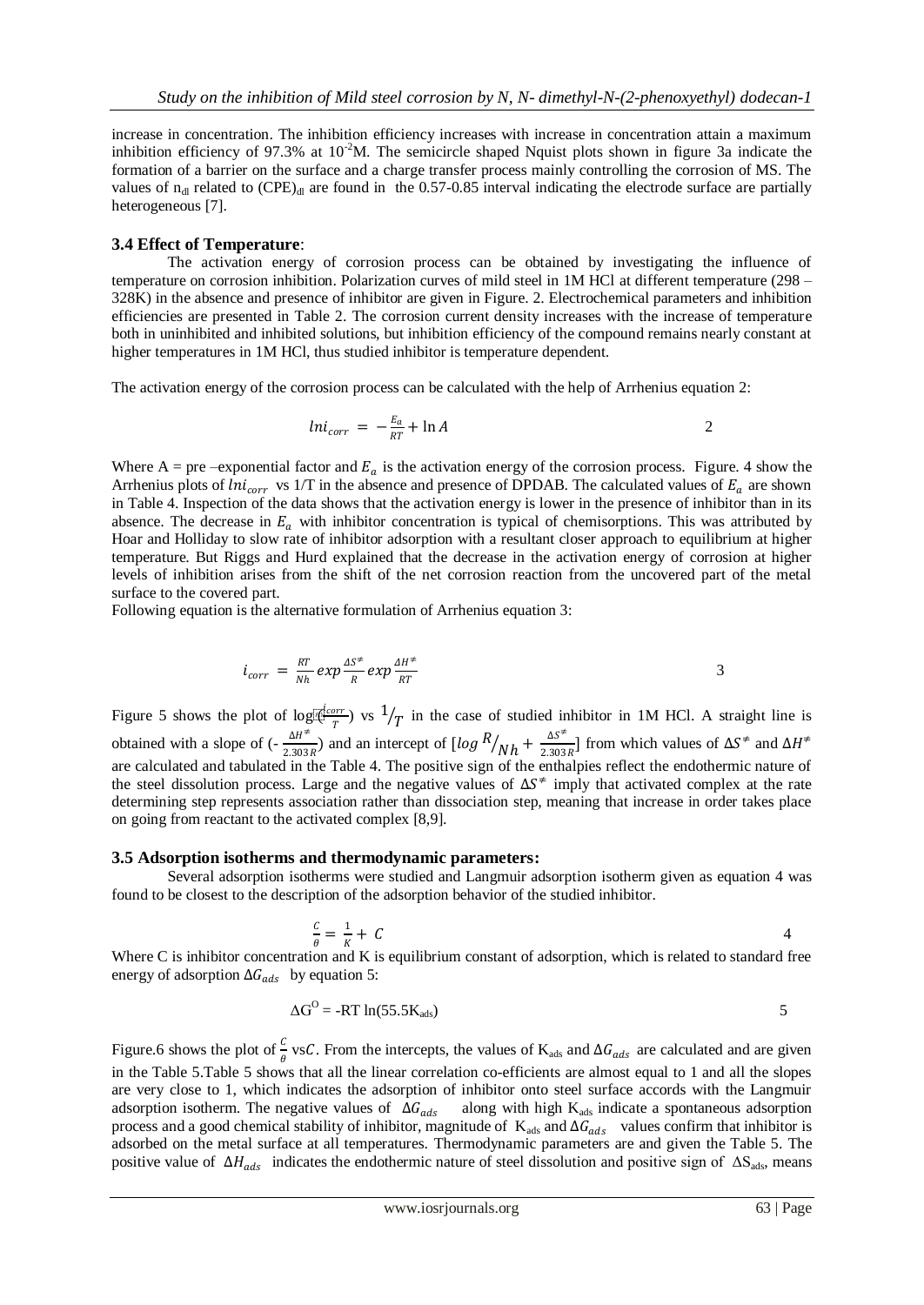that the process is accompanied by an increase in entropy, which is the driving force for the adsorption of inhibitor onto the mild steel surface [10].

#### **3.6 Atomic force microscope (AFM) surface examination:**

Surface morphology of the polished mild steel and mild steel in 1M HCl in absence and presence of inhibitor were investigated through atomic force microscopy (AFM) technique. The results are shown in figure 7 (a-c).The average roughness of polished mild steel (Figure 7a) and mild steel in 1M HCl without inhibitor (Figure 7b) was calculated as 41nm and 785nm. It is clearly shown in figure 5b that mild steel sample is getting cracks due to the acid attack. However, in presence of optimum concentration of inhibitor (Figure 7c) the average roughness was reduced to180nm.Thus it can be concluded that corrosion was strongly inhibited when inhibitor was present in acid medium.

#### **3.7 Scanning Electron Microscopy**

The SEM micrographs of the corroded mild steel in 1M HCl in the absence and presence of inhibitor are shown in Fig.8 (a - c). In Figure 8a of polished mild steel and 8b, mild steel electrode surface in the presence of 1M HCl, defects and notches were observed, while a layer of closely packed film was obtained in Figure 8c, and the surface was free from pits and it was smooth. It can be concluded from Figure 8a-b that corrosion does not occur in presence of inhibitor and hence corrosion was inhibited strongly when the inhibitor was present in the solution, then scanning electron microscopy (SEM) observation, confirmed the existence of an absorbed protective film on the mild steel surface.

#### **3.6 Mechanism of corrosion and inhibition in 1M HCl**

In hydrochloric acid solution the following mechanism is proposed for the corrosion of mild steel.

The anodic dissolution mechanism of mild steel is:

$$
\text{Fe} + \text{CI} \rightarrow (\text{FeCl}^{-1})_{\text{ads}}
$$
\n
$$
(\text{FeCl})_{\text{ads}} \leftrightarrow (\text{FeCl})_{\text{ads}} + \text{e}^{-}
$$
\n
$$
(\text{FeCl})_{\text{ads}} \rightarrow (\text{FeCl}^{+}) + \text{e}^{-}
$$
\n
$$
(\text{FeCl}^{+}) \leftrightarrow \text{Fe}^{+2} + \text{Cl}^{-}
$$

The cathodic hydrogen evolution mechanism is:

$$
\text{Fe} + \text{H}^+ \leftrightarrow (\text{FeH}^+)_{\text{ads}}
$$

 $(FeH^+)_{ads} + e^- \rightarrow (FeH)_{ads}$ 

$$
(\text{FeH}^{\dagger})_{ads} + e^{\dagger} + H^{\dagger} \rightarrow Fe + H_2
$$
 (rate determining step)

Generally corrosion inhibition mechanism in acidic medium is due to the adsorption of the inhibitor onto the metal surface. The process of adsorption is influenced by the nature and charge of the metal, chemical structure of the inhibitor and the type of aggressive electrolyte. The charge of the metal surface can be determined from the potential of zero charge (PZC) on the correlative scale  $(\emptyset_c)$  by the equation

$$
\mathcal{O}_{\rm c} = {\rm E}_{\rm corr} - {\rm E}_{\rm q=0}
$$

Where  $E_{q=0}$  is the potential of the zero charge. However, a value obtained in HCl is -502.1 mv vs SCE.

Banerijee and Mallhotra reported the PZC of mild steel in HCl solution is -530mv VS SCE. Therefore the value of  $\varnothing_c$  is +27.9mv VS SCE, so the metal surface acquires slight positive charge. Studied quaternary ammonium compounds may chemisorb at steel / solution interface via chemical bond between positively charged nitrogen atoms and negatively charged mild steel surface as follows: Steel surface is positively charged in presence of HCl medium. While bromide ion is negatively charged, as a result the specific adsorption of bromide ion occurs onto mild steel surface, causing negatively charged surface of steel. By means of electrostatic attraction, Quaternary ammonium cation easily reaches mild steel surface, so bromide ion acts as an adsorption mediator for bonding metal surface and inhibitors. This gives rise to the formation of an adsorption composite film in which Br<sup>-1</sup> ion are sandwiched between metal and positively charged part of inhibitor. This film acts as a barrier facing corrosion process.

## **IV. Conclusion:**

- The results proved that N,N- dimethyl-N-(2-phenoxyethyl) dodecan-1- aminiumbromide showed good corrosion inhibition for mild steel in 1M HCl solution.
- $\triangleright$  Studied inhibitor is a mixed type inhibitor because both anodic and cathodic curves decreased but corrosion potential remained constant.
- $\triangleright$  The percentage inhibition increases with inhibitor concentration and increase in temperature.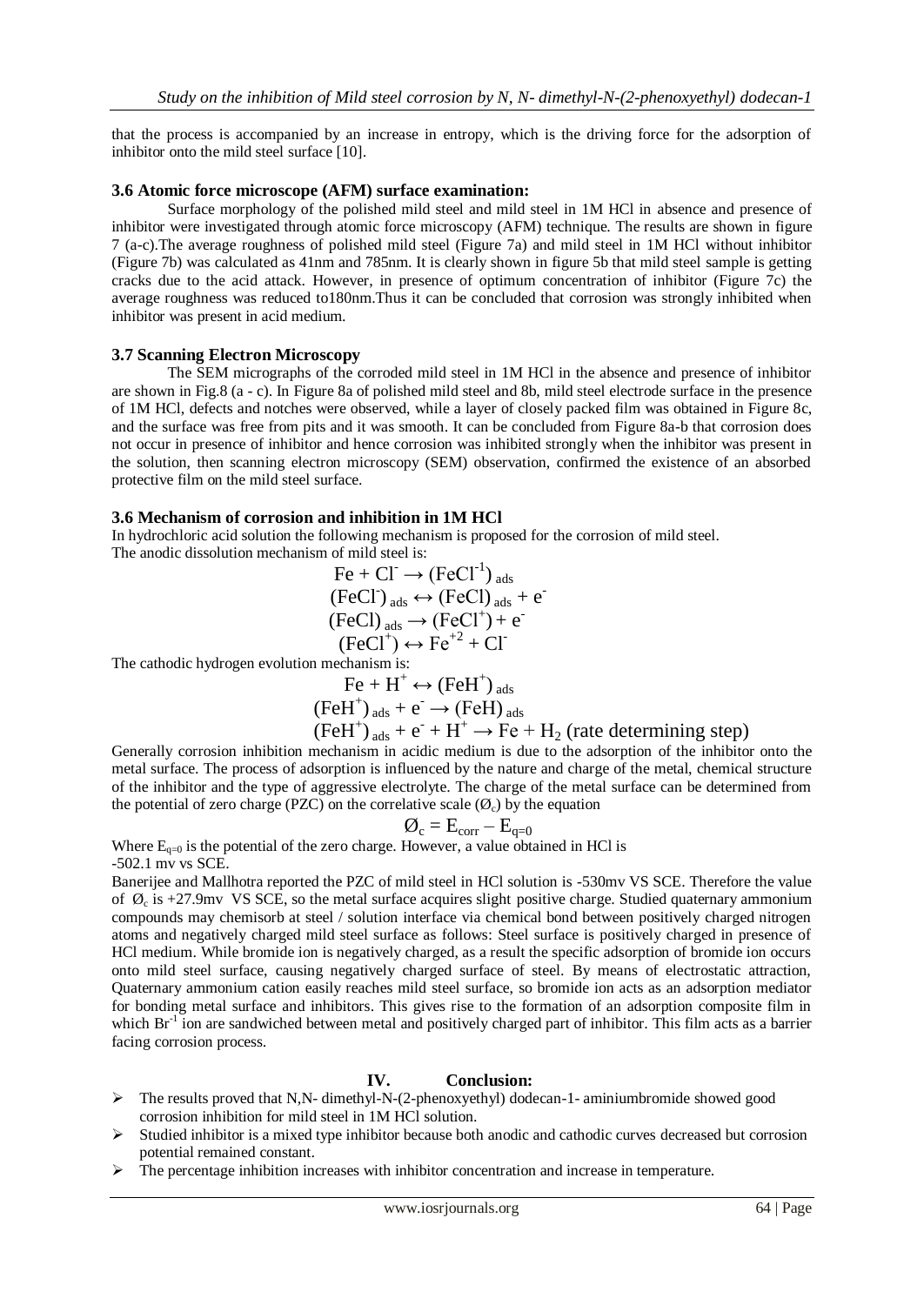- $\triangleright$  The adsorption of the inhibitor molecules on mild steel surface obeys Langmuir adsorption isotherm.
- $\triangleright$  Thermodynamic parameters indicated that the adsorption is spontaneous and endothermic process.
- $\triangleright$  Work is in progress of finding the inhibition efficiency in H<sub>2</sub>SO<sub>4</sub> Medium.

#### **Acknowledgement**

 The authors thank Sinsil International, Bangalore (Roopsingh Y R, GM) for providing their Instrument Model CHI660C, Electrochemical Workstation (CH Instruments Inc, USA).

 Also we have used Nanosurf, Swiss made Easyscan AFM System at R V College of Engg which is supplied by Sinsil International, Bangalore

#### **References:**

- [1] D.N. Singh, A.K. Dey, "Synergistic Effects of Inorganic and Organic Cations on Inhibitive Performance of Propargyl Alcohol on Steel Dissolution in Boiling Hydrochloric Acid Solution", corrosion 49 (1993) 594.
- [2] G. Banerjee, S.N. Malhotra,"Contribution to Adsorption of Aromatic Amines on Mild Steel Surface from HCl Solutions by Impedance, UV, and Raman Spectroscopy" corrosion 48 (1992) 10.
- [3] S.T. Arab, E.A. Noor, "Inhibition of Acid Corrosion of Steel by Some S- Alkylisothiouronium", corrosion 49 (1993) 122.
- [4] Prathibha B.S, P. Kotteeswaran, V. Bheema raju, " Study on The Inhibition Of Mild Steel Corrosion By Cationic Surfactant In HCl Medium"
- [5] F.Deflorain, V.B. Miskovic-Stankovic, P.L. Bonara, L. Fedrizzi " Degradation of epoxy coatings on phosphatized zinc electroplated steel" Corrosion 50 (1994) 438.
- [6] K. Juttner "Electrochemical impedance spectroscopy of corrosion processes in inhomogeneous surfaces" Electrochim. Acta 35 (1990) 1501.
- [7] G. Gao et al, "Synergitic effects of inorganic and organic cations on inhibitive performance of propargyl alcohol on steel dissolution in boiling hydrochloric acid solution", Corros. Sci. 49 (2007) 1840.
- [8] Bentiss F, Lebrini M and Lagrenee "Thermodynamic characterization of metal dissolutionand inhibitor adsorption processesin mild steel/2,5-bis(n-thienly)-1,3,4- thiadiazoles in hydrochloric acid system" corros. Sci. 47 (2005) p. 2915
- [9] Marsh J. Advanced organic chemistry, 3<sup>rd</sup> edition (Wieley eastern, New Delhi), 1988.
- [10] X.H. Li, S.D. Deng, G.N. Mu, H.Fu, F.Z. Yang, "Inhibition effect of nonionic surfactant on the corrosion of cold rolled steel in HCl" Corros. Sci. 50 (2008) 420-430

#### **Table 1**

Inhibition efficiency of various concentrations of the inhibitor for the corrosion of mild steel in 1M HCl by weight loss method at different temperatures (298K-328K).

|                                         |                                                    | <b>Temperature</b> |                                |         |                                |        |                                |        |                                |
|-----------------------------------------|----------------------------------------------------|--------------------|--------------------------------|---------|--------------------------------|--------|--------------------------------|--------|--------------------------------|
|                                         |                                                    | 298                |                                | 308     |                                | 318    |                                | 328    |                                |
| Inhib<br>itor                           | <b>Inhibitor</b><br><b>concentrat</b><br>ion $(M)$ | $\%$ IE            | <b>Corrosion</b><br>rate(mm/y) | $\%$ IE | <b>Corrosion</b><br>rate(mm/y) | $%$ IE | <b>Corrosion</b><br>rate(mm/y) | $%$ IE | <b>Corrosion</b><br>rate(mm/y) |
| D<br>${\bf P}$<br>D<br>$\mathbf A$<br>B | <b>Blank</b>                                       |                    | 36.44                          |         | 66.4                           |        | 153.6                          |        | 278.0                          |
|                                         | $-3$<br>1 X 10                                     | 76.4               | 8.55                           | 84.2    | 10.41                          | 86.2   | 21.2                           | 90.4   | 26.59                          |
|                                         | $-3$<br>2 X 10                                     | 79.8               | 7.25                           | 89.6    | 6.88                           | 90.1   | 15.25                          | 92.2   | 21.76                          |
|                                         | $-3$<br>4 X 10                                     | 83.4               | 5.95                           | 92.4    | 5.01                           | 93.2   | 10.41                          | 93.2   | 18.97                          |
|                                         | $-3$<br>6 X 10                                     | 92.8               | 2.60                           | 96.3    | 2.42                           | 97.2   | 4.27                           | 96.8   | 8.93                           |
|                                         | $-2$<br>1 X 10                                     | 96.5               | 1.11                           | 98.0    | 1.30                           | 97.9   | 3.16                           | 98.0   | 5.39                           |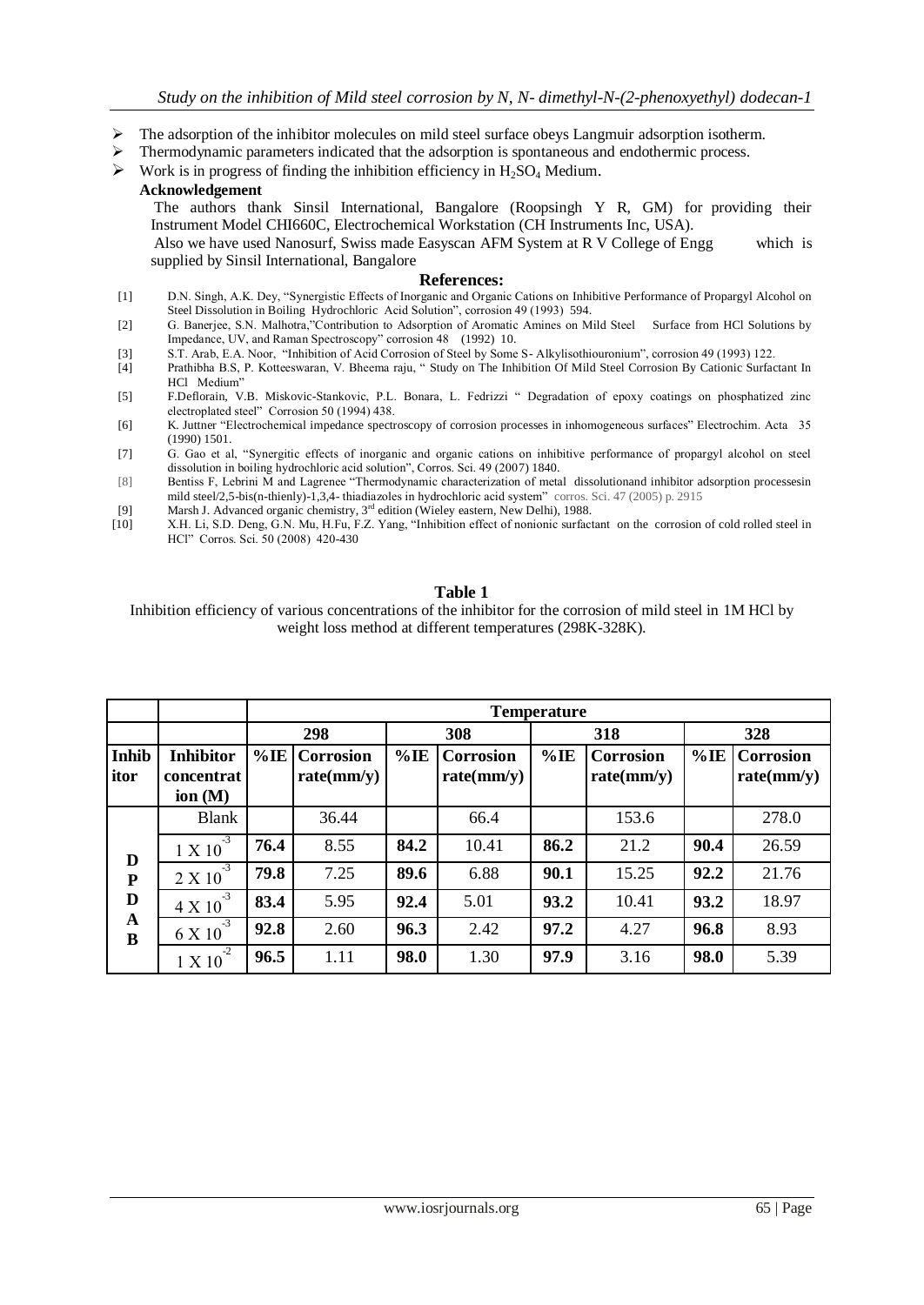| dimethyl-N-(2-phenoxyethyl) dodecan-1-aminiumbromide at different temperatures. |                |                         |                                        |                               |           |  |  |
|---------------------------------------------------------------------------------|----------------|-------------------------|----------------------------------------|-------------------------------|-----------|--|--|
| Concentration(M)                                                                | $E_{corr}(mV)$ | $i_{corr} (\mu A/cm^2)$ | $\mathbf{b}_\mathbf{a}$<br>(mV/decade) | $\mathbf{b}_c$<br>(mV/decade) | $IE(\% )$ |  |  |
| 298K                                                                            |                |                         |                                        |                               |           |  |  |
| <b>HCl</b>                                                                      | $-502.1$       | 2640                    | 151.7                                  | 130.1                         |           |  |  |
| $1 \times 10^{-3}$                                                              | $-465.6$       | 455.0                   | 143.7                                  | 263.8                         | 82.8      |  |  |
| $2 \times 10^{-3}$                                                              | $-476.1$       | 348.1                   | 140.0                                  | 242.5                         | 86.8      |  |  |
| $4 \times 10^{-3}$                                                              | $-472.9$       | 277.6                   | 136.1                                  | 219.5                         | 89.5      |  |  |
| $6 \times 10^{-3}$                                                              | $-471.3$       | 242.2                   | 132.9                                  | 191.7                         | 90.8      |  |  |
| $1 \times 10^{-2}$                                                              | $-502.8$       | 209.9                   | 172.1                                  | 132.1                         | 92.5      |  |  |
| 308K                                                                            |                |                         |                                        |                               |           |  |  |
| <b>HCl</b>                                                                      | $-501.8$       | 6354                    | 178.8                                  | 158.7                         |           |  |  |
| $1 \times 10^{-3}$                                                              | $-486.1$       | 560.0                   | 146.8                                  | 230.0                         | 91.2      |  |  |
| $2 \times 10^{-3}$                                                              | -487.4         | 340.5                   | 140.8                                  | 181.0                         | 94.6      |  |  |
| $4 \times 10^{-3}$                                                              | $-480.3$       | 281.2                   | 137.2                                  | 156.8                         | 95.6      |  |  |
| $6 \times 10^{-3}$                                                              | $-475.8$       | 274.0                   | 132.1                                  | 157.1                         | 95.7      |  |  |
| $1 \times 10^{-2}$                                                              | $-481.6$       | 244.7                   | 131.2                                  | 149.0                         | 96.1      |  |  |
| 318K                                                                            |                |                         |                                        |                               |           |  |  |
| HCl                                                                             | $-500.5$       | 14130                   | 200.8                                  | 189.5                         |           |  |  |
| $1 \times 10^{-3}$                                                              | $-495.7$       | 830.0                   | 154.0                                  | 177.1                         | 94.1      |  |  |
| $2 \times 10^{-3}$                                                              | $-506.8$       | 696.7                   | 153.7                                  | 158.4                         | 95.1      |  |  |
| $4 \times 10^{-3}$                                                              | $-506.9$       | 607.1                   | 154.2                                  | 154.0                         | 95.7      |  |  |
| $6 \times 10^{-3}$                                                              | $-487.1$       | 539.7                   | 147.5                                  | 139.5                         | 96.2      |  |  |
| $1 \times 10^{-2}$                                                              | $-487.1$       | 573.2                   | 146.2                                  | 137.9                         | 95.9      |  |  |
| 328K                                                                            |                |                         |                                        |                               |           |  |  |
| <b>HCl</b>                                                                      | $-494.8$       | 26620                   | 201.7                                  | 206.3                         |           |  |  |
| $1 \times 10^{-3}$                                                              | $-507.7$       | 1536                    | 171.0                                  | 160.8                         | 94.2      |  |  |
| $2 \times 10^{-3}$                                                              | $-510.0$       | 1483                    | 170.7                                  | 156.7                         | 94.4      |  |  |
| $4 \times 10^{-3}$                                                              | $-500.8$       | 1166                    | 161.8                                  | 143.8                         | 95.6      |  |  |
| $6 \times 10^{-3}$                                                              | $-496.5$       | 1128                    | 159.1                                  | 142.7                         | 95.8      |  |  |
| $1 \times 10^{-2}$                                                              | $-492.0$       | 1046                    | 156.5                                  | 135.4                         | 96.1      |  |  |

**Table 2.** Electrochemical polarization parameters for MS in 1MHCl containing different concentration of N, N-

# **Table. 3**

Impedance parameters of mild steel in 1MHCl absence and presence of different concentration of N, Ndimethyl-N-(2-phenoxyethyl) dodecan-1-aminiumbromide at  $25^\circ$ c

| Concentration(M)   | $\mathbf{Y}_{\mathbf{dl}}$<br>$(\Omega^1$ cm <sup>-2</sup> S <sup>ndl</sup><br>$10^{-4}$ | $n_{dl}$ | $R_{ct}(\Omega)$ | $C_{dl}(\mu F/cm^2)$ | IE $(\% )$ |
|--------------------|------------------------------------------------------------------------------------------|----------|------------------|----------------------|------------|
| HC <sub>1</sub>    | 18.20                                                                                    | 0.8561   | 9.979            | 927.8                |            |
| $1 \times 10^{-3}$ | 26.21                                                                                    | 0.5925   | 70.04            | 816.8                | 85.7       |
| $2 \times 10^{-3}$ | 20.38                                                                                    | 0.5849   | 90.2             | 612.6                | 88.9       |
| $4 \times 10^{-3}$ | 19.19                                                                                    | 0.5716   | 102.0            | 565.2                | 90.2       |
| $6 \times 10^{-3}$ | 14.33                                                                                    | 0.5778   | 142.0            | 449.8                | 92.9       |
| $1 \times 10^{-2}$ | 13.48                                                                                    | 0.5602   | 160.0            | 404.3                | 97.3       |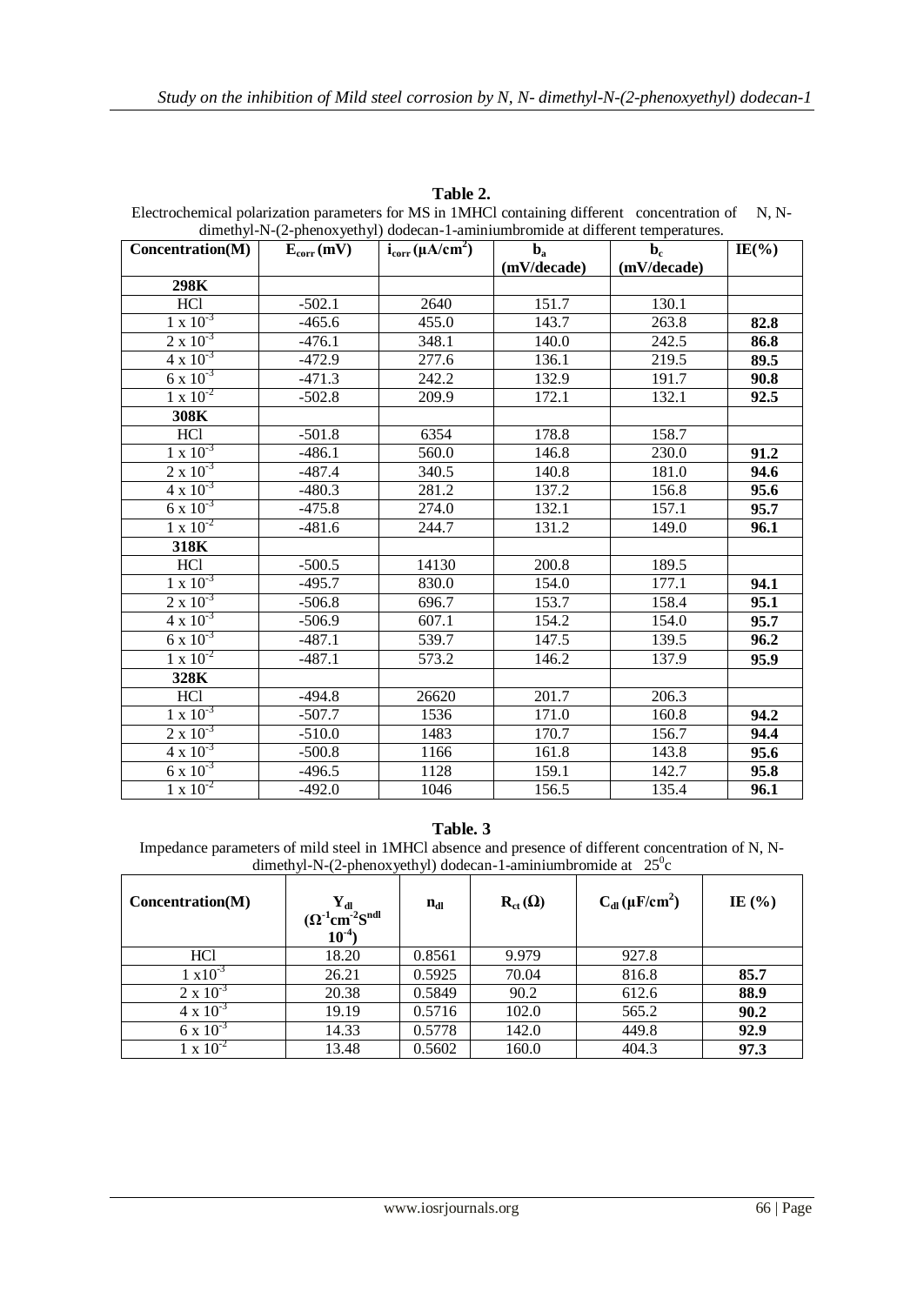| <b>Table 4:</b> |  |
|-----------------|--|
|-----------------|--|

Corrosion kinetic parameters for mild steel in 1M HCl in the absence and presence of different concentrations of DPDAB

| <u>u di dad</u>    |               |                            |                                             |  |  |  |  |
|--------------------|---------------|----------------------------|---------------------------------------------|--|--|--|--|
| Concentration(M)   | $E_a(kJ/mol)$ | $\Delta H^{\neq}$ (kJ/mol) | $\Delta S^{\dagger}$ (J/mol/K <sup>-1</sup> |  |  |  |  |
| Blank              | 64.28         | 53.35                      | $-115.89$                                   |  |  |  |  |
| $10^{-3}$          | 33.61         | 30.96                      | $-207.59$                                   |  |  |  |  |
| $2 \times 10^{-3}$ | 42.0          | 39.45                      | $-182.89$                                   |  |  |  |  |
| $4 \times 10^{-3}$ | 42.2          | 39.54                      | $-184.26$                                   |  |  |  |  |
| $6 \times 10^{-3}$ | 44.0          | 41.36                      | $-179.2$                                    |  |  |  |  |
| $10^{-2}$          | 47.1          | 44.49                      | $-169.9$                                    |  |  |  |  |

| Table 5:                                                                                                 |
|----------------------------------------------------------------------------------------------------------|
| Data obtained from the Langmuir adsorption isotherm for mild steel in 1M HCl at the temperature range of |
| 298K -328K.                                                                                              |

| Temperature(K) |        | Slope  | $\Delta G_{ads}$ (kJmol <sup>-1</sup> ) | $\Delta H_{ads}$ (kJmol <sup>-1</sup> | $\Delta S_{ads}(Jmol^{-1}K^{-1})$ |
|----------------|--------|--------|-----------------------------------------|---------------------------------------|-----------------------------------|
| 298            | 0.9994 | 1.0656 | $-31.33$                                | 23.6                                  | 184.3                             |
| 308            | 0.9999 | 1.0359 | $-35.40$                                | 23.6                                  | 191.5                             |
| 318            | 0.9984 | 0.9980 | $-31.98$                                | 23.6                                  | 174.8                             |
| 328            | 0.9999 | L.0387 | $-39.00$                                | 23.6                                  | 190.8                             |



Fig. 1 Variation of %IE with change in concentration of the studied inhibitor in the different temperature range.

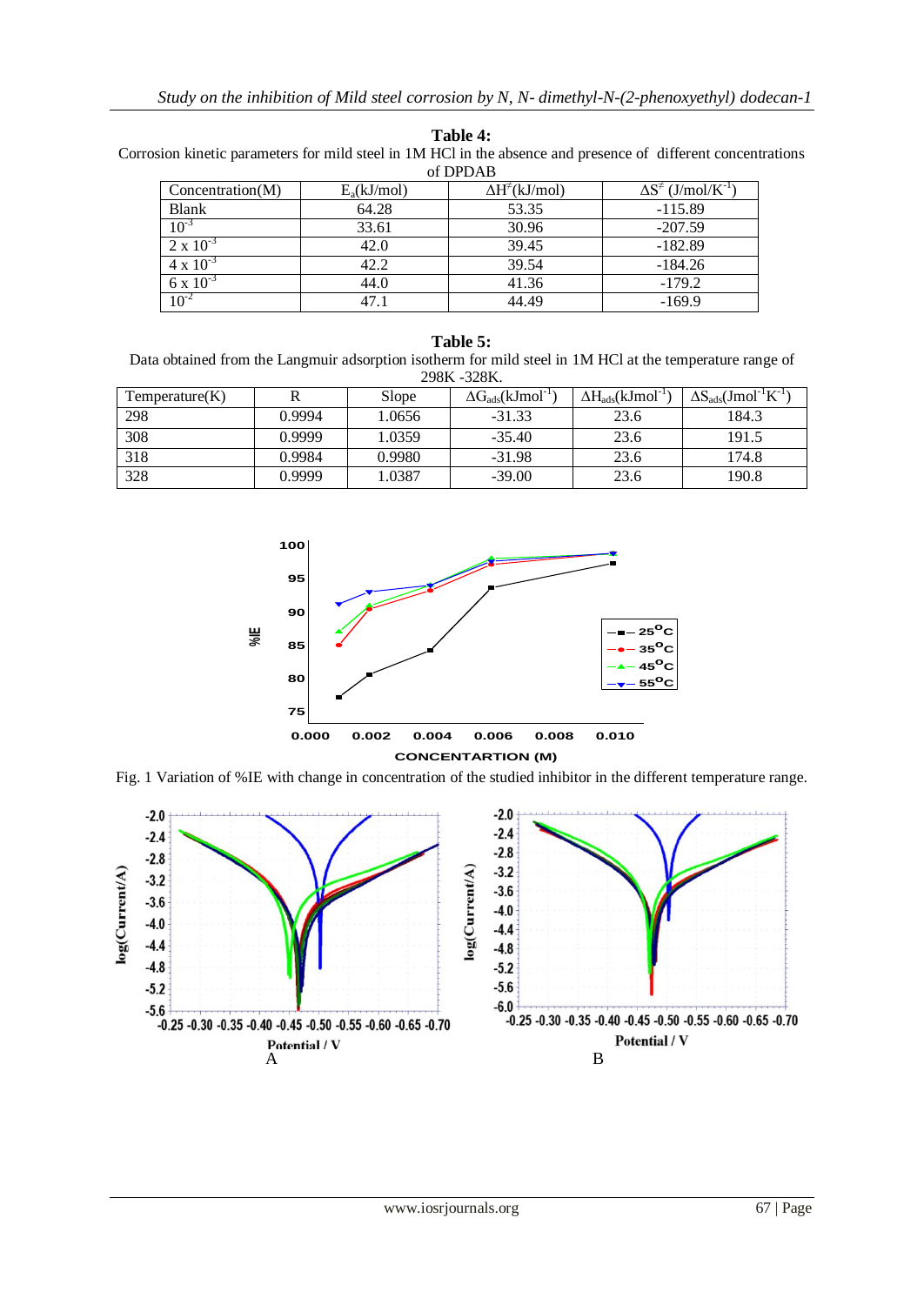

**Figure 2:** Typical Tafel plots of MS in 1MHCl in presence and absence of different concentration of N, Ndimethyl-N-(2-phenoxyethyl) dodecan-1-aminiumbromide at A).  $25^{\circ}$ C B)  $35^{\circ}$ C C)  $45^{\circ}$ C D)  $55^{\circ}$ C



**Figure 3a:** Nyquist plots of MS in 1MHCl in the presence and absence of different concentration of N, Ndimethyl-N-(2-phenoxyethyl) dodecan-1-aminiumbromide at  $25^{\circ}$ C



**Figure 3b: Equivalent circuit used to Fit EIS Data**



**Figure 4:** Arrhenius plots for mild steel in 1M<sup>4</sup>H(K<sup>-1</sup>) without and with various concentration of N, N- dimethyl-N-(2-phenoxyethyl) dodecan-1-aminiumbromide.

.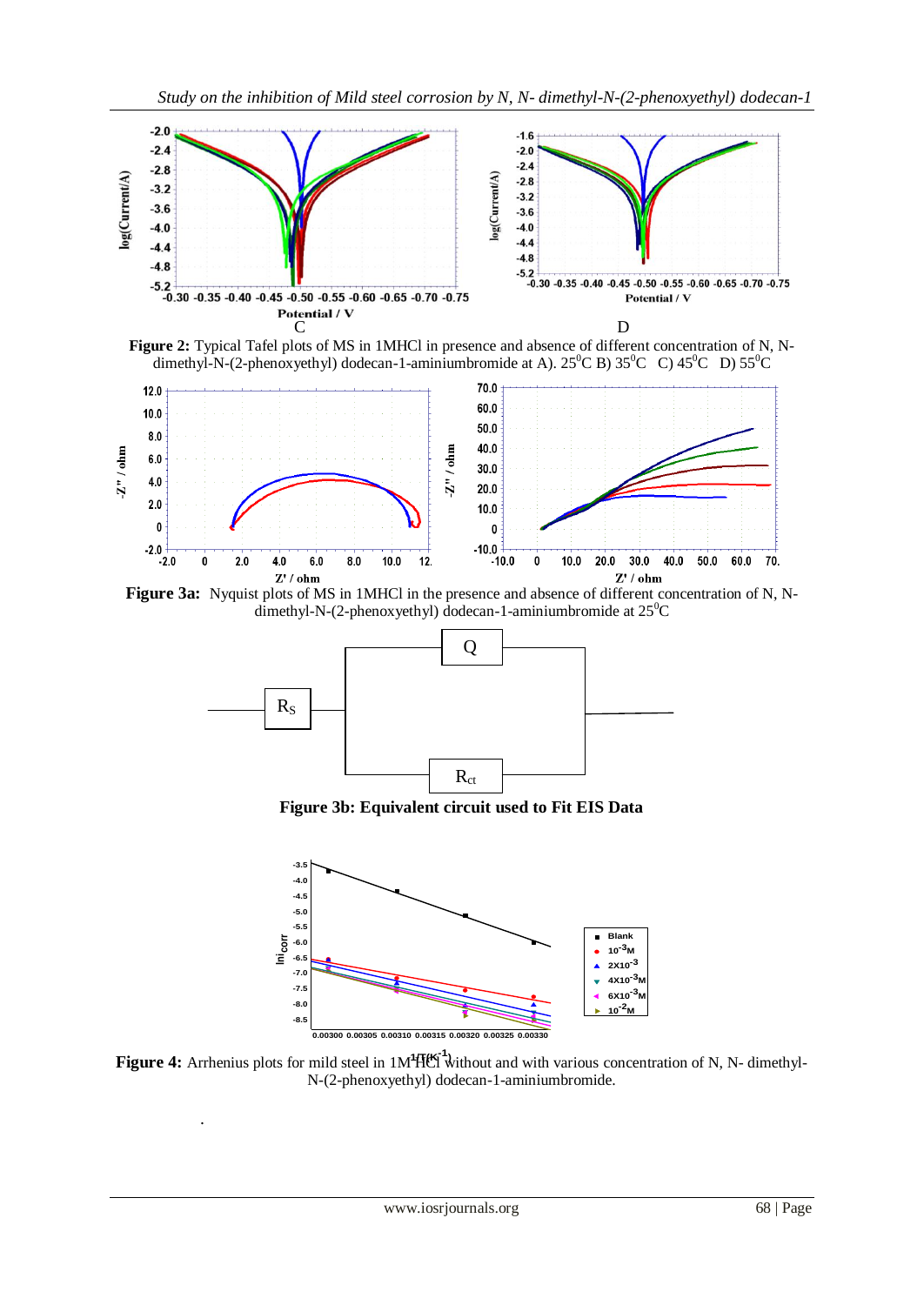

**Figure 5:** Transition state plots for MS in 1M HCl without and with various concentrations of N,N-dimethyl-N-(2-phenoxyethyl)dodecan-1-- aminiumbromide



**Figure6:** Langmuir adsorption isotherms for MS in 1M HCl without and with various concentrationsof N,Ndimethyl-N-(2-phenoxyethyl)dodecan-1-aminiumbromide



www.iosrjournals.org 69 | Page